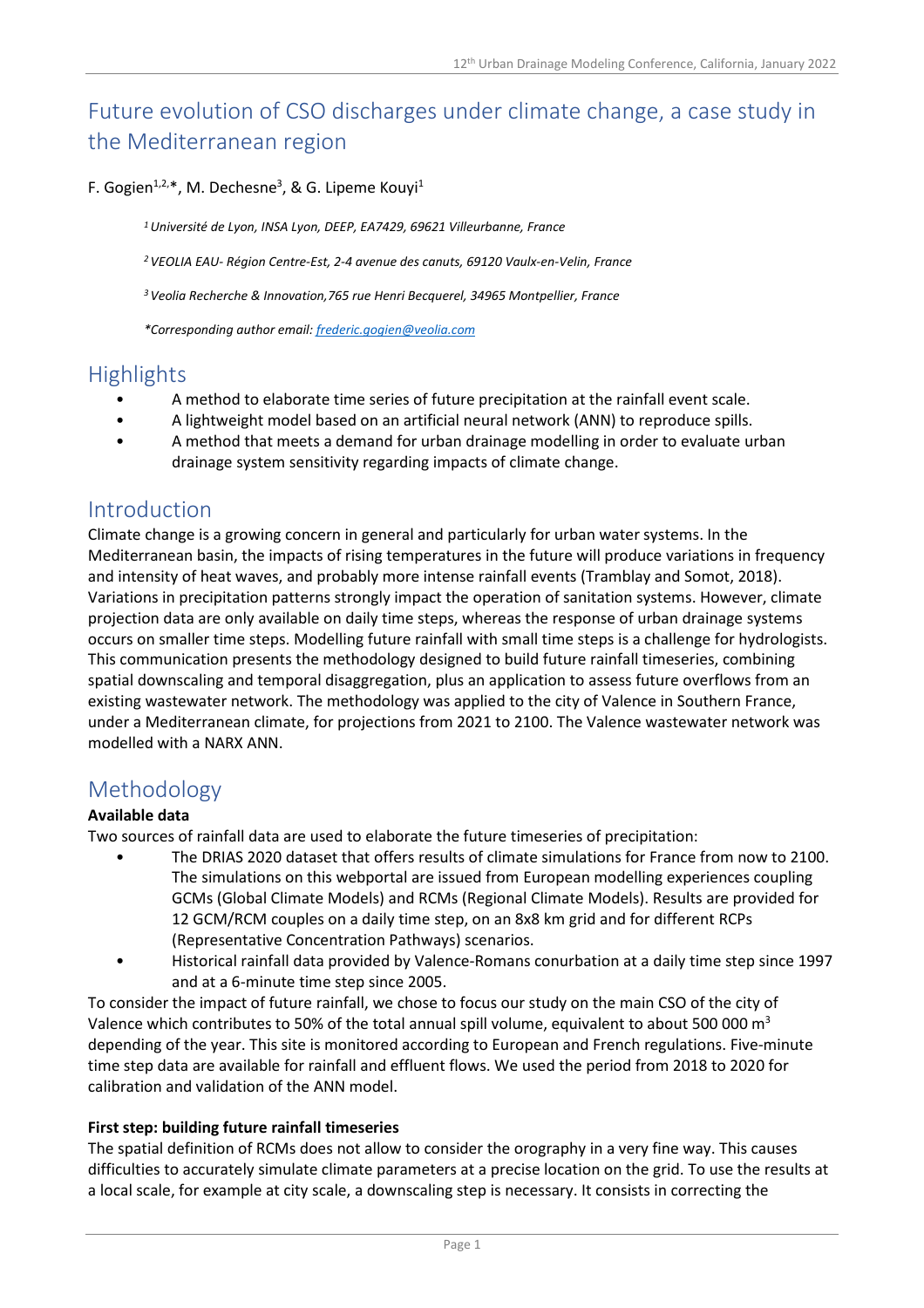simulated rainfall data based on field observations on the studied site. In our case, we used the CDF-t method (Cumulative Distribution Function-transform method) for this purpose (Vrac, 2016). This method, derived from the quantile-quantile method, consists in determining the mathematical function allowing to adjust simulated data according to observed data over a shared period.

Then, we applied to the downscaled data a temporal disaggregation that converts daily time step data into 6-minute time step data. To do this, for each future day, we look for the best analogous day in the dataset for which the data are available at a 6-minute time step. The criteria retained for searching the best analogue between past / future days are: the season, the daily total rainfall depth, the average daily temperature and the maximum daily temperature (Herath et al., 2017). The determination of the best past analogue day was done by minimizing the Euclidean distance on all the past / future parameters considered. We suppose then that the 6-minute hyetograph for each future day will be the same as the one observed during the analogous day in the past. Values of rainfall intensity are only corrected to fit the total daily rainfall depth predicted for each day in the future.

#### **Second step: building a well calibrated ANN model**

We chose a NARX (nonlinear autoregressive exogenous model) type architecture for the network, because it is well suited to the simulation of time series. The NARX is a dynamic, looped recurrent model in which the feedback loop can encompass multiple layers of neurons. The loop is made between the output of the system and its input (Khalil, 2012).

Concerning the parameters of the network, the structure retained is one hidden layer with 10 neurons, a delay of two hours corresponding to the lag-time of the catchment, and a Levenberg-Marquardt back propagation algorithm. Data from 2019 to 2020 have been used for the learning and test steps, and data from 2018 for the validation step. Simulation over the validation period shows results as accurate as those that could be obtained using a more classic distributed model (Figure 1), i.e. uncertainties within a 15 to 30% range.



**Figure 1.** Simulated daily discharged volumes as a function of the measured daily discharged volumes, for the validation period (2018). The linear regressions, their equations as well as the R2 are plotted on the graphs.

## Results and discussion

We used this method and the R software to yield continuous 6-minute time step rainfall projections from January 1st, 2021 to December 31, 2100. The method was applied to four DRIAS 2020 datasets based on the RCP8.5 scenario and issued from 4 different GCM/RCM simulations in order to consider a part of the uncertainty.

The validated NARX model was then run with each of the four rainfall timeseries as input.

The results show an increasing trend of the CSO discharge over the period 2021-2100 (Figure 2). Results are refined with a mobile according to a moving average over 30 years to be at least partially free from internal climate variability. Depending on the GCM/RCM couple used to build the rainfall timeseries, the increase of the annual CSO discharge volume is between 4 and 23%. Those predictions are consistent with the results of previous studies (Willems 2012).